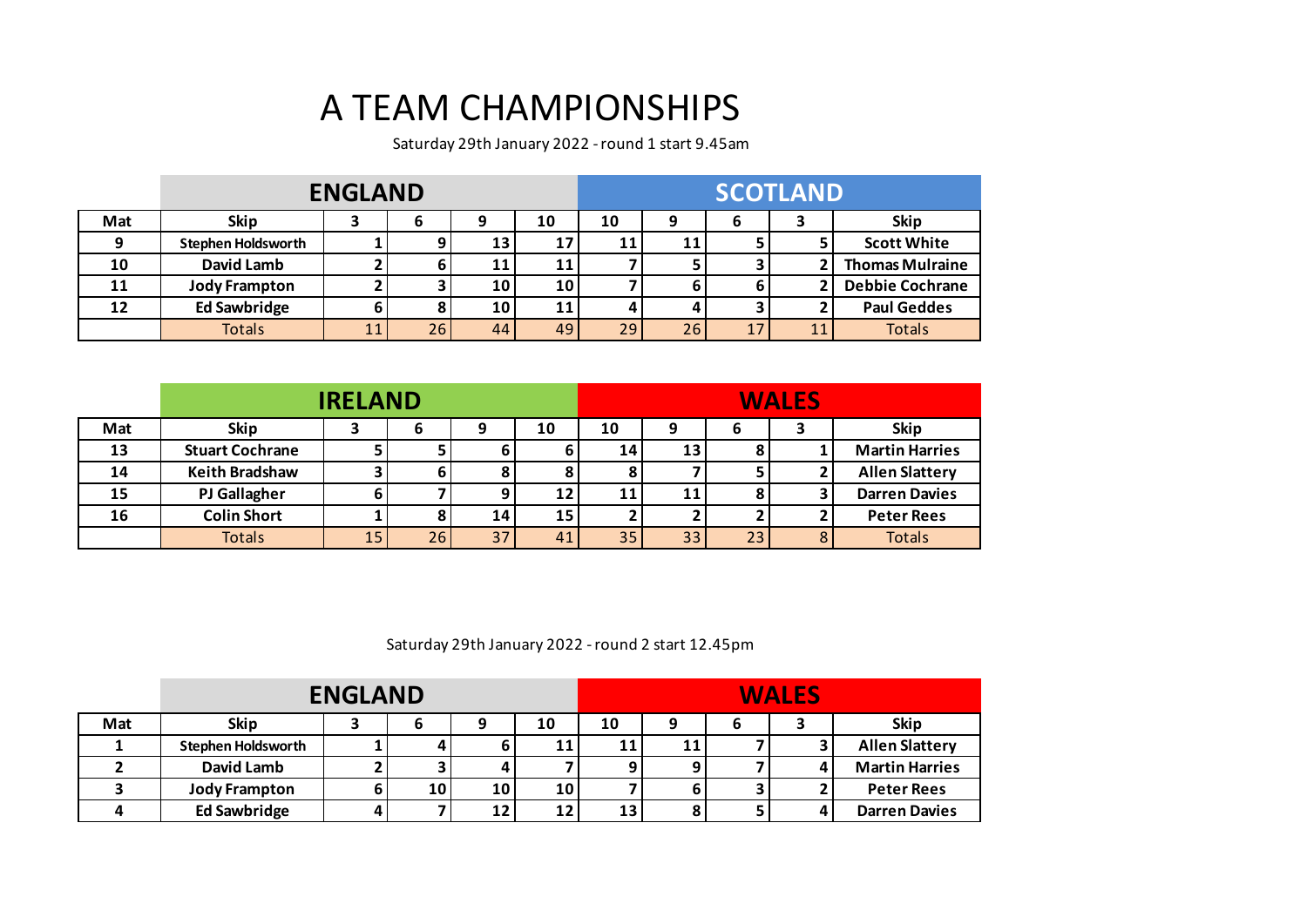|  | __<br>Iotals | $\sim$<br>-- | 71<br>. | $\sim$ $\sim$<br>$-$ | 40 I | 40 | 34<br>. . | $\sim$ $\sim$<br>$-$ | --- | otals |
|--|--------------|--------------|---------|----------------------|------|----|-----------|----------------------|-----|-------|
|--|--------------|--------------|---------|----------------------|------|----|-----------|----------------------|-----|-------|

|     |                        | <b>IRELAND</b> |      |    |    | <b>SCOTLAND</b> |   |   |   |                        |
|-----|------------------------|----------------|------|----|----|-----------------|---|---|---|------------------------|
| Mat | <b>Skip</b>            |                | O    | ο  | 10 | 10              | 9 | 6 | כ | <b>Skip</b>            |
|     | <b>Keith Bradshaw</b>  |                | 10 I | 16 | 17 |                 |   |   |   | <b>Scott White</b>     |
|     | <b>Stuart Cochrane</b> |                | 4    |    |    |                 |   |   |   | <b>Thomas Mulraine</b> |
|     | <b>Colin Short</b>     |                | 12 I | 13 | 15 |                 |   |   |   | <b>Debbie Cochrane</b> |
|     | <b>PJ Gallagher</b>    |                |      |    |    |                 |   |   |   | <b>Paul Geddes</b>     |
|     | <b>Totals</b>          | 20             | 34   | 46 | 49 | 26 <sub>1</sub> |   |   |   | <b>Totals</b>          |

## A TEAM CHAMPIONSHIPS

Saturday 29th January 2022 - round 3 start 15.45pm

|     |                           | <b>ENGLAND</b> |    |                 |    |                 |           |    | <b>IRELAND</b> |                        |
|-----|---------------------------|----------------|----|-----------------|----|-----------------|-----------|----|----------------|------------------------|
| Mat | <b>Skip</b>               |                | o  |                 | 10 | 10              |           | b  |                | <b>Skip</b>            |
|     | David Lamb                |                |    |                 |    |                 |           |    |                | <b>Stuart Cochrane</b> |
| 10  | <b>Stephen Holdsworth</b> |                |    |                 |    | 21              | <b>20</b> | 16 | 8              | <b>Keith Bradshaw</b>  |
| 11  | <b>Ed Sawbridge</b>       |                |    |                 |    | 11              |           |    |                | <b>PJ Gallagher</b>    |
| 12  | <b>Jody Frampton</b>      |                |    |                 |    | 10 <sub>1</sub> |           |    |                | <b>Colin Short</b>     |
|     | <b>Totals</b>             |                | 15 | 19 <sub>1</sub> | 19 | 50 <sub>1</sub> | 41        | 26 | 16             | <b>Totals</b>          |

|     |                        | <b>SCOTLAND</b> |    |    |    | <b>WALES</b>    |    |    |    |                       |
|-----|------------------------|-----------------|----|----|----|-----------------|----|----|----|-----------------------|
| Mat | <b>Skip</b>            |                 | 6  | 9  | 10 | 10              | 9  |    |    | <b>Skip</b>           |
| 13  | <b>Thomas Mulraine</b> |                 | 4  |    |    | 12              | 10 | o  | 9  | <b>Martin Harries</b> |
| 14  | <b>Scott White</b>     |                 | 4  |    |    | 9               |    |    |    | <b>Allen Slattery</b> |
| 15  | <b>Paul Geddes</b>     |                 | ∍  |    | 11 |                 |    |    | ь  | <b>Darren Davies</b>  |
| 16  | <b>Debbie Cochrane</b> |                 | 3  |    |    | 10 <sub>1</sub> |    |    |    | <b>Peter Rees</b>     |
|     | <b>Totals</b>          |                 | 16 | 25 | 28 | 39              | 36 | 25 | 21 | <b>Totals</b>         |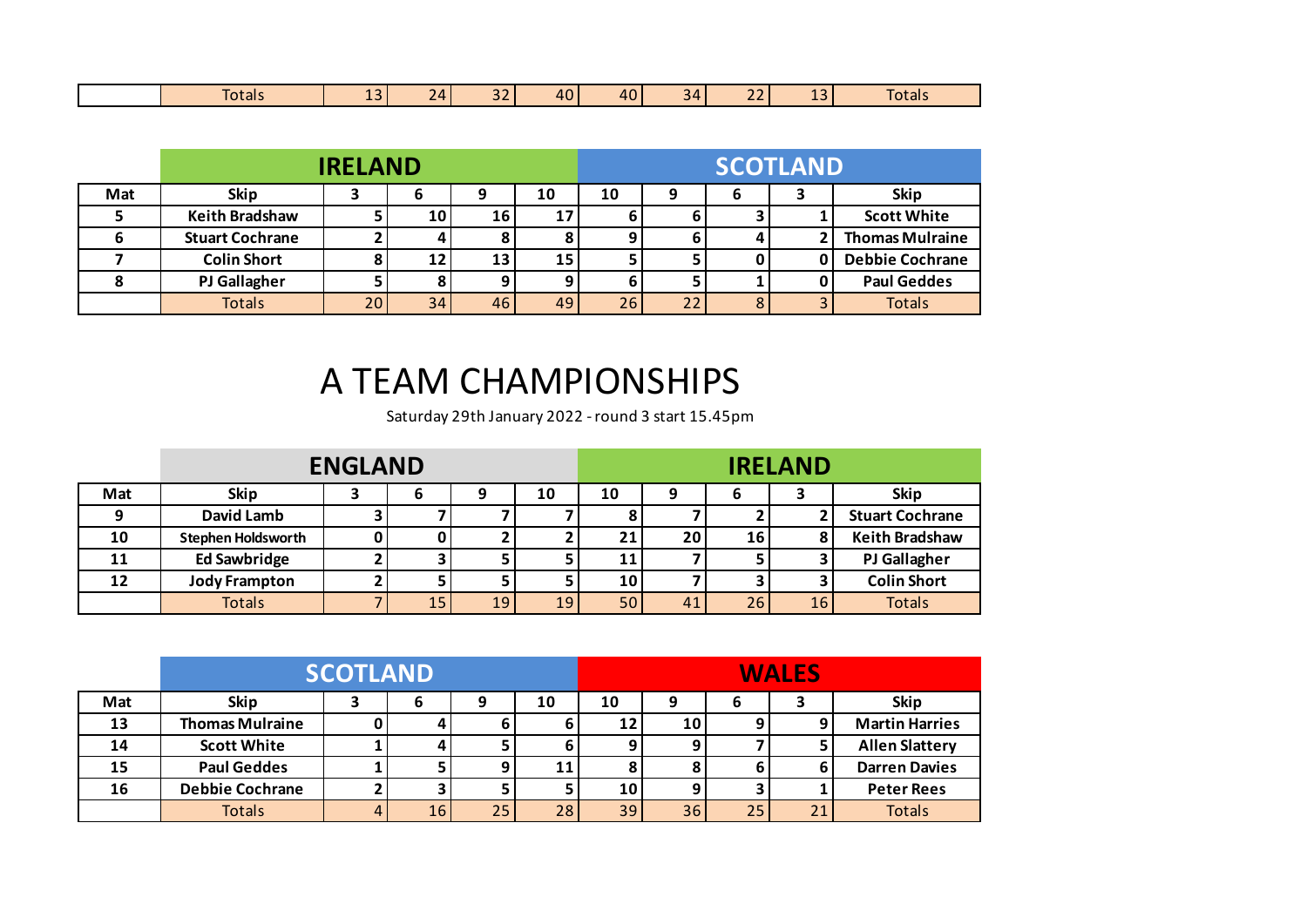|     |                           | <b>ENGLAND</b> |    |    |    | <b>SCOTLAND</b> |    |    |  |                        |
|-----|---------------------------|----------------|----|----|----|-----------------|----|----|--|------------------------|
| Mat | <b>Skip</b>               |                | o  |    | 10 | 10              |    | D  |  | <b>Skip</b>            |
|     | <b>Ed Sawbridge</b>       |                |    |    | 11 |                 |    |    |  | <b>Debbie Cochrane</b> |
|     | <b>Jody Frampton</b>      |                | 6  | 11 | 14 |                 |    |    |  | <b>Paul Geddes</b>     |
|     | <b>David Lamb</b>         |                |    | 10 | 12 |                 |    |    |  | <b>Scott White</b>     |
|     | <b>Stephen Holdsworth</b> |                |    | 14 | 14 |                 |    |    |  | <b>Thomas Mulraine</b> |
|     | <b>Totals</b>             | 12             | 29 | 46 | 51 | 23              | 21 | 17 |  | <b>Totals</b>          |

## Sunday 30th January 2022 - round 4 start 9.00am

|     |                        | <b>IRELAND</b> |                 |    |    | <b>WALES</b> |    |    |   |                       |
|-----|------------------------|----------------|-----------------|----|----|--------------|----|----|---|-----------------------|
| Mat | <b>Skip</b>            |                | o               | 9  | 10 | 10           |    | O  |   | <b>Skip</b>           |
|     | <b>PJ Gallagher</b>    |                |                 | 11 | 12 |              |    |    |   | <b>Peter Rees</b>     |
|     | <b>Colin Short</b>     |                |                 |    |    |              |    |    |   | <b>Darren Davies</b>  |
|     | <b>Stuart Cochrane</b> |                | 6               | 12 | 14 |              |    |    |   | <b>Allen Slattery</b> |
|     | <b>Keith Bradshaw</b>  |                | 6               | ο  | o  |              |    |    |   | <b>Martin Harries</b> |
|     | <b>Totals</b>          | 11             | 20 <sup>1</sup> | 37 | 42 | 22           | 21 | 16 | 6 | <b>Totals</b>         |

## A TEAM CHAMPIONSHIPS

Sunday 30th January 2022 - round 5 start 10.30 am

|     |                      | <b>ENGLAND</b> |   |    |    |    |    | <b>WALES</b> |                      |
|-----|----------------------|----------------|---|----|----|----|----|--------------|----------------------|
| Mat | <b>Skip</b>          |                |   |    | 10 | 10 |    |              | <b>Skip</b>          |
|     | <b>Ed Sawbridge</b>  |                | 6 |    |    |    |    |              | <b>Peter Rees</b>    |
| 10  | <b>Jody Frampton</b> |                | 8 | 13 | 15 | 11 | 11 |              | <b>Darren Davies</b> |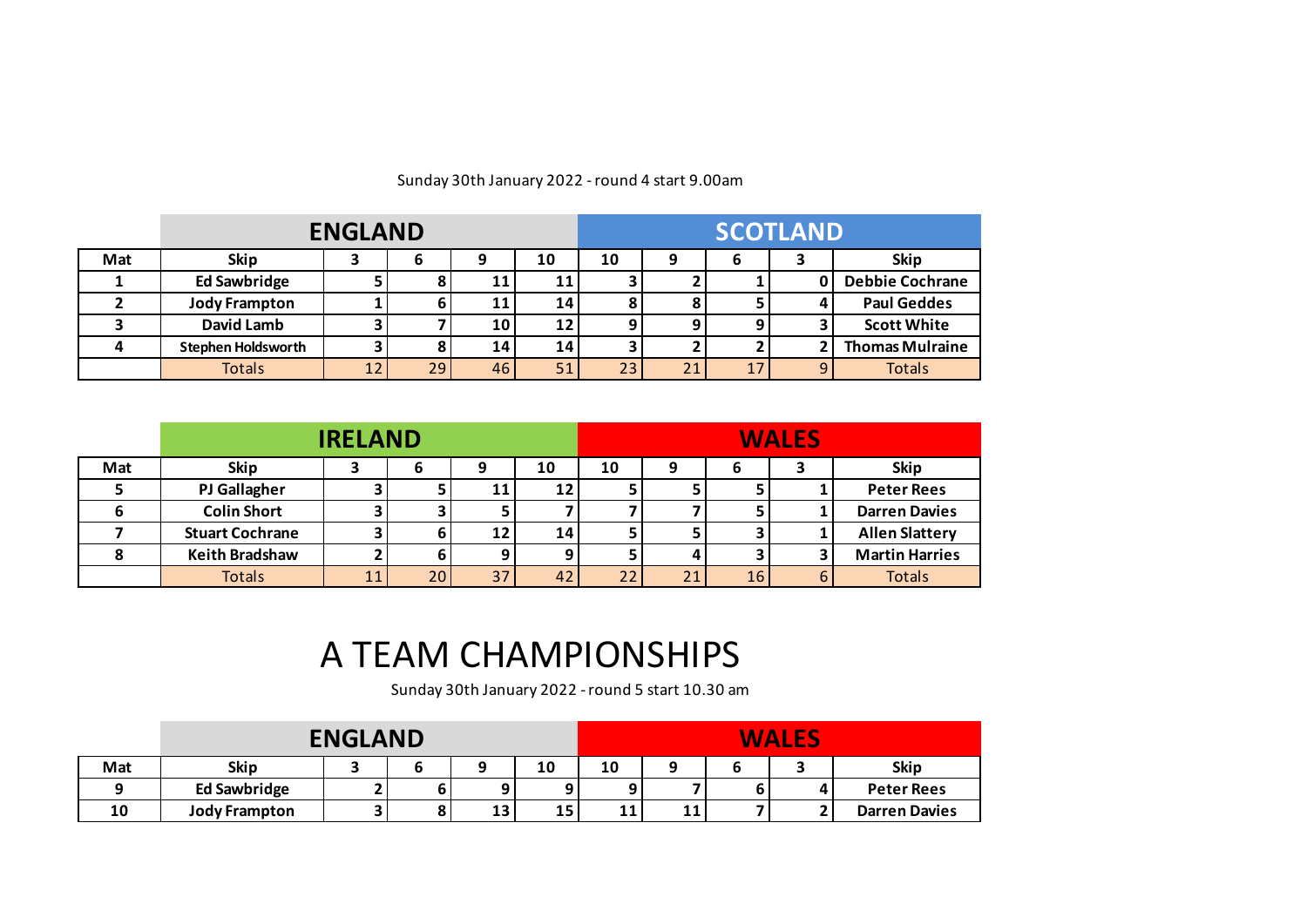| . .       | David Lamb                |                 | 4.                          |    |                             |         |              |              | 71                              | <b>Allen Slattery</b> |
|-----------|---------------------------|-----------------|-----------------------------|----|-----------------------------|---------|--------------|--------------|---------------------------------|-----------------------|
| . .<br>∸∸ | <b>Stephen Holdsworth</b> |                 |                             |    |                             |         |              |              |                                 | <b>Martin Harries</b> |
|           | Totals                    | 10 <sub>1</sub> | $\sim$ $\sim$<br>$\sim$ $-$ | 34 | $\sim$ $\rightarrow$<br>، ب | 34<br>້ | $\sim$<br>-- | $\sim$<br>تے | $\overline{\phantom{a}}$<br>. . | <b>Totals</b>         |

|     |                        | <b>SCOTLAND</b> |    |    |                 | <b>IRELAND</b>  |    |    |    |                        |
|-----|------------------------|-----------------|----|----|-----------------|-----------------|----|----|----|------------------------|
| Mat | <b>Skip</b>            |                 | 6  | 9  | 10              | 10              | 9  | 6  |    | <b>Skip</b>            |
| 13  | <b>Debbie Cochrane</b> |                 | 4  |    |                 | 10 <sup>1</sup> |    |    |    | <b>PJ Gallagher</b>    |
| 14  | <b>Paul Geddes</b>     |                 |    |    |                 | 22              | 21 | 13 |    | <b>Colin Short</b>     |
| 15  | <b>Scott White</b>     |                 | 4  |    |                 | 20              | 20 | 11 | 6  | <b>Stuart Cochrane</b> |
| 16  | <b>Thomas Mulraine</b> |                 | 3. |    |                 | 11              |    |    |    | <b>Keith Bradshaw</b>  |
|     | <b>Totals</b>          |                 | 11 | 15 | 16 <sub>1</sub> | 63              | 59 | 35 | 22 | <b>Totals</b>          |

Sunday 30th January 2022 - round 6 start 13.30pm

|     | <b>ENGLAND</b>            |    |    |    |    |    | <b>IRELAND</b> |    |   |                        |  |
|-----|---------------------------|----|----|----|----|----|----------------|----|---|------------------------|--|
| Mat | <b>Skip</b>               |    | O  |    | 10 | 10 | C              | ь  |   | <b>Skip</b>            |  |
|     | <b>Jody Frampton</b>      |    | 12 | 14 | 15 |    |                |    |   | <b>PJ Gallagher</b>    |  |
|     | <b>Ed Sawbridge</b>       |    |    |    |    | 15 | 11             |    |   | <b>Colin Short</b>     |  |
|     | <b>Stephen Holdsworth</b> |    |    | 11 | 12 |    |                |    |   | <b>Stuart Cochrane</b> |  |
|     | <b>David Lamb</b>         |    |    |    |    | 13 | 11             |    |   | <b>Keith Bradshaw</b>  |  |
|     | <b>Totals</b>             | 19 | 28 | 36 | 38 | 38 | 32             | 22 | 8 | <b>Totals</b>          |  |

|     | <b>WALES</b>          |  |   |    |    |    | <b>SCOTLAND</b> |  |  |                        |  |
|-----|-----------------------|--|---|----|----|----|-----------------|--|--|------------------------|--|
| Mat | <b>Skip</b>           |  | o |    | 10 | 10 | q               |  |  | Skip                   |  |
|     | <b>Darren Davies</b>  |  |   |    |    | 10 | 10              |  |  | <b>Debbie Cochrane</b> |  |
|     | <b>Peter Rees</b>     |  |   |    |    | 11 | 11              |  |  | <b>Paul Geddes</b>     |  |
|     | <b>Martin Harries</b> |  |   | 12 | 12 |    |                 |  |  | <b>Scott White</b>     |  |
|     | <b>Allen Slattery</b> |  |   | 12 | 12 |    |                 |  |  | <b>Thomas Mulraine</b> |  |